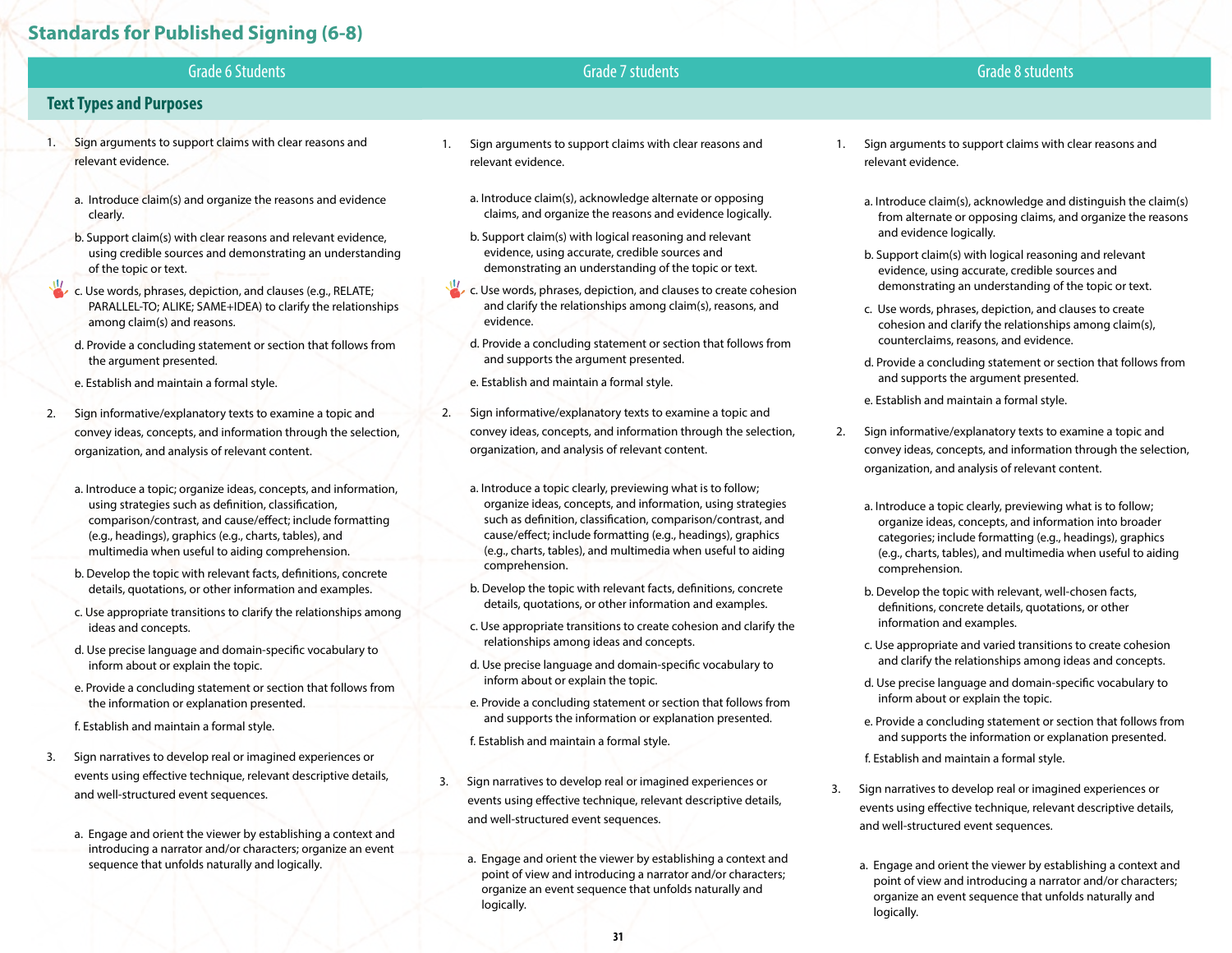## **Standards for Published Signing (6-8)**

- b. Use narrative techniques, such as dialogue, pacing, and description, to develop experiences, events, and/or characters.
- c. Use a variety of transition signs, phrases, and clauses to convey sequence and signal shifts from one time frame or setting to another.d. Provide a sense of closure.
- d. Use precise signs, depiction, and phrases, relevant descriptive details, and sensory language to convey experiences and events.
- e. Provide a conclusion that follows from the narrated experiences or events.

#### Grade 6 Students Grade 7 students Grade 8 students

- b. Use narrative techniques, such as dialogue, pacing, and description, to develop experiences, events, and/or characters.
- c. Use a variety of transition signs, phrases, and clauses to convey sequence and signal shifts from one time frame or setting to another.
- d. Use precise signs, depiction, and phrases, relevant descriptive details, and sensory language to capture the action and convey experiences and events.
- e. Provide a conclusion that follows from and reflects on the narrated experiences or events.
- b. Use narrative techniques, such as dialogue, pacing, description, and reflection, to develop experiences, events, and/or characters.
- c. Use a variety of transition signs, phrases, and clauses to convey sequence, signal shifts from one time frame or setting to another, and show the relationships among experiences and events.
- d. Use precise signs, depiction, and phrases, relevant descriptive details, and sensory language to capture the action and convey experiences and events.
- e. Provide a conclusion that follows from and reflects on the narrated experiences or events.

#### **Production and Distribution of Published Signing**

- 1. Produce clear and coherent signing in which the development, organization, and style are appropriate to task, purpose, and audience. (Grade-specific expectations for signing types are defined in standards 1-3 above.)
- 2. With some guidance and support from peers and adults, develop and strengthen signing as needed by planning, revising, editing, re-signing, or trying a new approach. (Editing for structure should demonstrate command of Language standards 1-3.)
- 3. Use technology, including the Internet, to produce and publish signing as well as to interact and collaborate with others; demonstrate sufficient command of video editing skills to compose a minimum of four minutes of video)
- 1. Produce clear and coherent signing in which the development, organization, and style are appropriate to task, purpose, and audience. (Grade-specific expectations for signing types are defined in standards 1-3 above.)
- 2. With some guidance and support from peers and adults, develop and strengthen signing as needed by planning, revising, editing, re-signing, or trying a new approach, focusing on how well purpose and audience have been addressed. (Editing for structure should demonstrate command of Language standards 1-3.)
- 3. Use technology, including the Internet, to produce and publish signing and link to and cite sources as well as to interact and collaborate with others, including linking to and citing sources
- 1. Produce clear and coherent signing in which the development, organization, and style are appropriate to task, purpose, and audience. (Grade-specific expectations for signing types are defined in standards 1-3 above.)
- 2. With some guidance and support from peers and adults, develop and strengthen signing as needed by planning, revising, editing, re-signing, or trying a new approach, focusing on how well purpose and audience have been addressed. (Editing for structure should demonstrate command of Language standards 1-3.)
- 3. Use technology, including the Internet, to produce and publish signing and present the relationships between information and ideas efficiently as well as to interact and collaborate with others, including linking to and citing sources